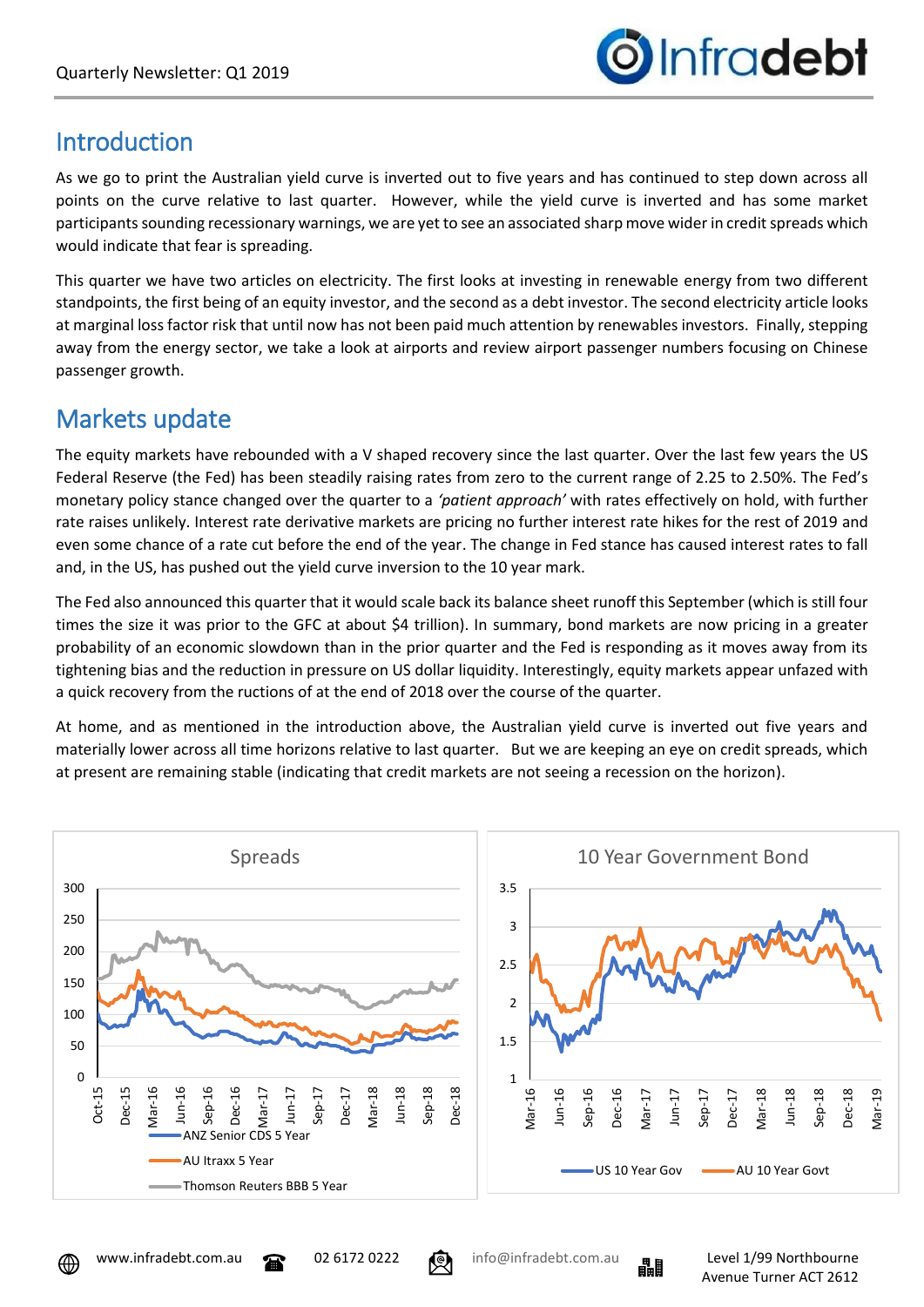### Quarterly Newsletter: Q1 2019





## New issuance and refinancing

| Date     | <b>Borrower</b>                    | Instrument  | Size (m)    | Term (Yrs)     | Curr.      | Pricing/Notes                                          |
|----------|------------------------------------|-------------|-------------|----------------|------------|--------------------------------------------------------|
| January  | <b>NSW Land titles</b>             | Loan        | 1800        | 5              | <b>AUD</b> | Refinance                                              |
| January  | Victorian Schools                  | Loan        | 100/100     | 5/10           | <b>AUD</b> | Refinance                                              |
| January  | Queensland<br>Schools              | Loan        | 190         | 5              | <b>AUD</b> | Refinance                                              |
| January  | Perth Waste to<br>Energy           | Loan        | 250         |                | <b>AUD</b> |                                                        |
| January  | IntelliHUB                         | Loan        | 35          |                | <b>AUD</b> | Smart meters                                           |
| February | <b>Momentum Trains</b>             | Loan        | 990         | $\overline{7}$ | <b>AUD</b> | BBSY+170. NSW<br>rolling stock.                        |
| February | <b>Epic Energy</b>                 | Loan        | 200         | 5              | <b>AUD</b> | Moomba to Adelaide<br>and Southeast<br>System pipeline |
| February | <b>Flinders Ports</b>              | <b>USPP</b> | U\$91/A\$50 | 10/20          | USD/AUD    | 4.08%/4.72%.<br>Refinance                              |
| March    | <b>Eastlink Toll Road</b>          | <b>Bond</b> | 177         | $\overline{7}$ | <b>AUD</b> | Refinance                                              |
| March    | <b>Townsville Airport</b><br>(QAL) | Loan        | 50          |                |            | <b>NAIF</b> loan                                       |
| March    | Transurban/QML                     | <b>USPP</b> | 144/245/180 | 10/12/15       | <b>USD</b> | 3.96%/4.06%/4.16%                                      |
| March    | Transurban/QML                     | <b>USPP</b> | 30/40       | 10/15          | <b>AUD</b> | 4.16%/BBSW+2.15%                                       |



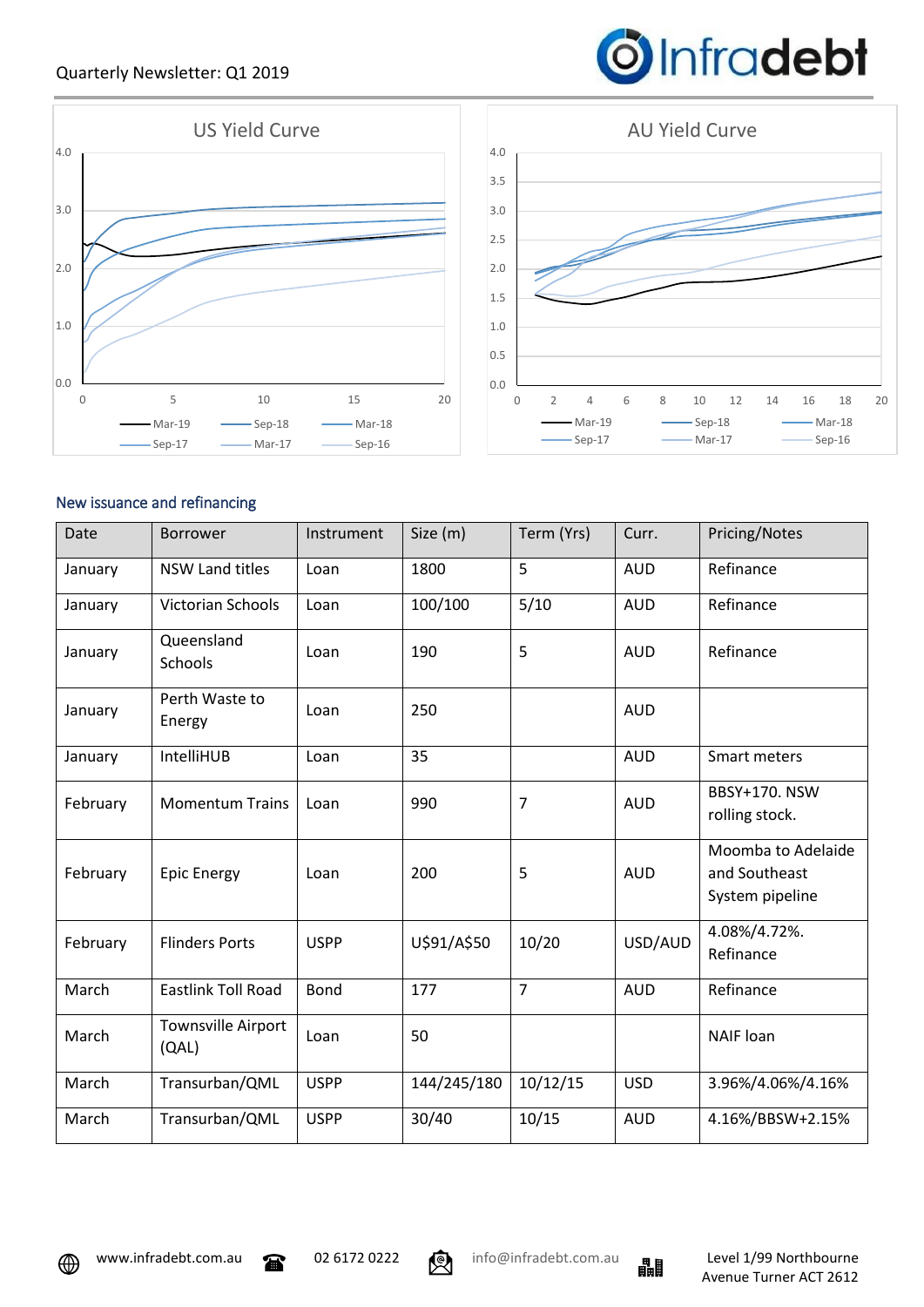

#### Equity and other news

- A consortium of Pacific Partners and DIF have won the Momentum Trains contract to design, build, finance, and maintain a new generation of rolling stock to replace the aging NSW train fleet. The contract includes the construction of a maintenance facility at Dubbo. Deliveries of 117 vehicles are due to occur in 2022 with all trains entering service in 2023.
- Macquarie Global Infrastructure Fund is looking to sell its 51% stake in Hobart Airport. A Macquarie consortium took control of the airport in a \$350m deal in December 2007. The sale comes as the airports planned terminal redevelopment and 500m runway extension is due to be finalised.
- The Northern Australia Infrastructure Facility (NAIF) has agreed to provide a \$50m loan to Townsville Airport as part of a \$80m project upgrade to terminal facilities.
- AMP Capital has won the auction to buy a 100% stake in ANU student accommodation from Infratil and the Commonwealth Superannuation Corporation. The ANU student accommodation deal includes a 30 year concession over nine student residences on campus.

# Renewables – perspectives from different parts of the capital structure

Superannuation funds assign the bulk of their infrastructure allocations to infrastructure equity. Infradebt is an active lender to renewable energy projects. We thought newsletter readers might be interested in the different perspectives – that is debt versus equity – of the same underlying project – using a typical renewable energy project as an example.

While the results of this show that there are some risks that both debt and equity need to worry about, there are also significant divergences.

#### **Project Perspective**

Let's start our analysis of a renewables project by looking at it from a whole of project basis. On this basis, the most important drivers of returns are construction costs, revenues and operating costs.

#### *Construction costs*

Solar construction costs vary based on site acquisition costs, Engineering, Procurement, and Construction (EPC) arrangements as well as grid connection costs. Often the biggest variant between projects relates to grid connection. Single axis tracking costs range from \$1.20-\$1.50/W. Fixed tilt solar farms such as the Belectric system, are materially cheaper, at around \$0.90-\$1.10/W. Although fixed tilt is cheaper, total forecast generation is usually 15% or so less. Wind project construction costs are \$1.90-\$2.10/W with the most significant variations between sites relating to grid connection and forecast yield.

While costs have fallen substantially compared to even two or three years ago, the pace of construction cost decline has stalled on the back of a lower Australian dollar (most equipment components are effectively priced in USD or Euro). Assuming the AUD stabilises at current levels and looking out longer term, it would be reasonable to expect that costs will continue to fall in real terms through technological improvements. This has important implications for long-term revenue assumptions, as projects commencing today, will end up competing against new entrants with lower capital and operating costs.

#### *Revenues*

Electricity in the National Electricity Market (covering Eastern Australia and SA) is traded via a five minutely auction system, whereby generators bid to supply the prevailing level of demand. Prices are extremely volatile (they vary between -\$1,000 and \$14,500 MWh). The following chart shows the history of annual average prices for the Victorian pool. Even on an annual basis, volatility is high with a standard deviation of \$19/MWh or around 40% of the long-run average.







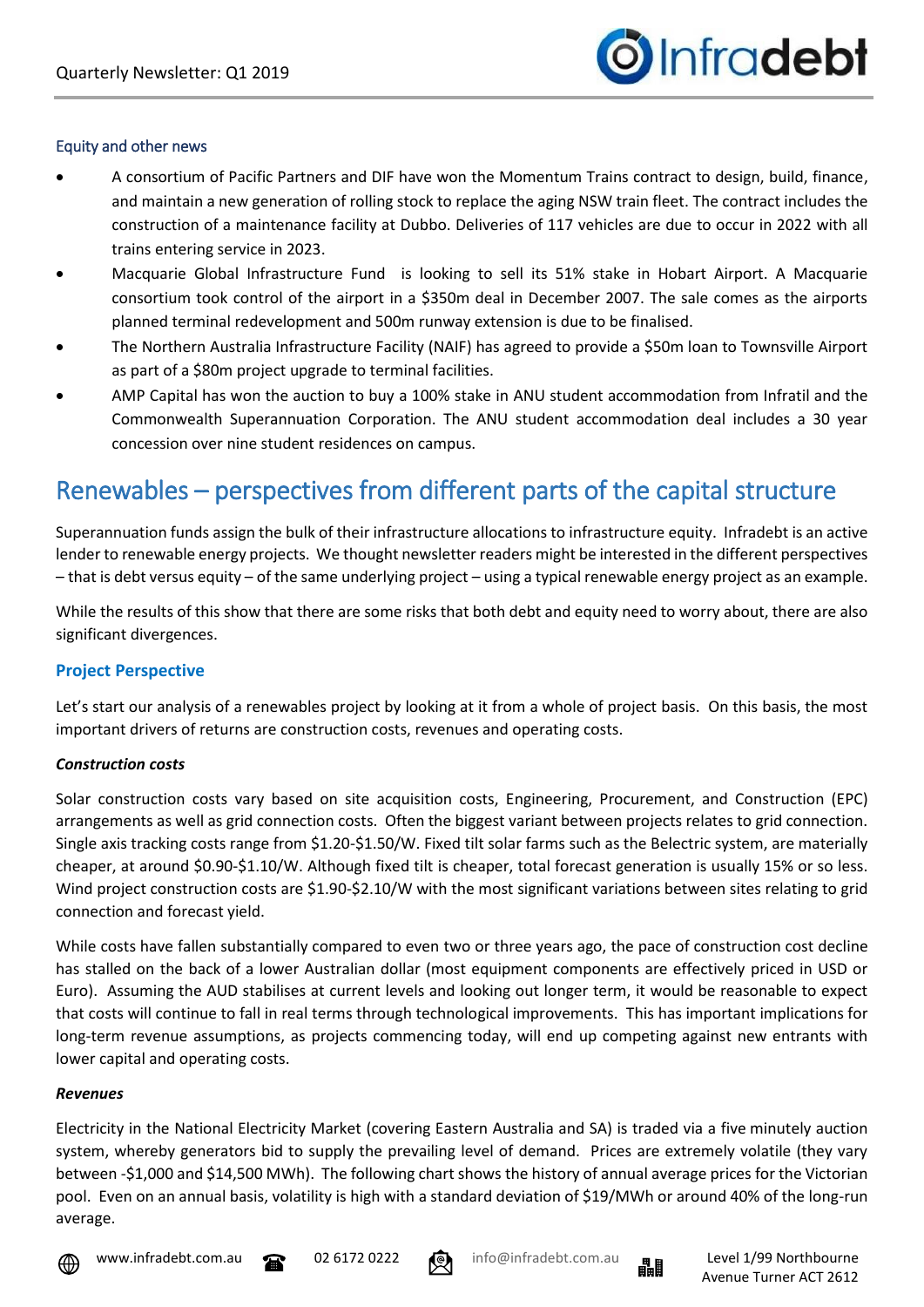



The majority of projects have some form of offtake in place with varying degrees of credit quality. The latest Power Purchase Agreements (PPA) we have seen are coming in are at the low \$40s/MWh (2018 real) for high credit quality counterparties. PPA tenor and indexation arrangements vary. Contracts with full CPI indexation are less common. PPA contract terms have shortened from the 20 years contracts in the era of the ACT government (S&P AAA) reverse auctions, these days PPAs are typically 10 years and in some cases shorter, off-takers may be low investment grade, but increasingly off-takers are also unrated.

Over the last year or two, projects have been entering into lower and lower PPAs offtake prices. Effectively proponents are willing to sacrifice substantial amounts of project revenue (compared to current spot/near term futures prices) for the certainty of having at least a portion of revenues locked in via a PPA. The contracted proportion of generation has also been falling, nowadays it is common for projects to follow a hybrid revenue model – with 40-60% of revenues locked in via a PPA (over say 10 years) and the balance on a merchant basis. Given the shorter tenor of the PPA, on a Net Present Value (NPV) basis, these projects might have less than 20-33% of revenue locked in with a PPA (that is, less than half of debt).

This strategy aims to take advantage of the substantial premium between expected merchant pricing (typical assumptions are long term real spot prices of \$70-80/MWH in 2018 dollars) and PPA pricing (\$40-50/MWh). For these projects, the PPA is a necessary evil as part of securing debt financing, with the implicit Internal Rate of Return on the merchant portion of the project substantially above that of the contracted portion.

#### *Operating costs*

The older wind turbines carry a higher variable cost component when compared to the more modern wind farms we are seeing. In simple terms, maintenance costs are reasonably consistent on a per turbine basis, which means if you double the capacity of the turbine then operating costs per MWh fall substantially. This is reinforced by the higher capacity factors of new taller turbines (which can take advantage of lower wind speeds). Wind operating costs are around \$20-30/MWh, and solar \$10-15/MWh.

Solar operating costs are lower than for wind and are often significantly lower for large projects compared to smaller projects.









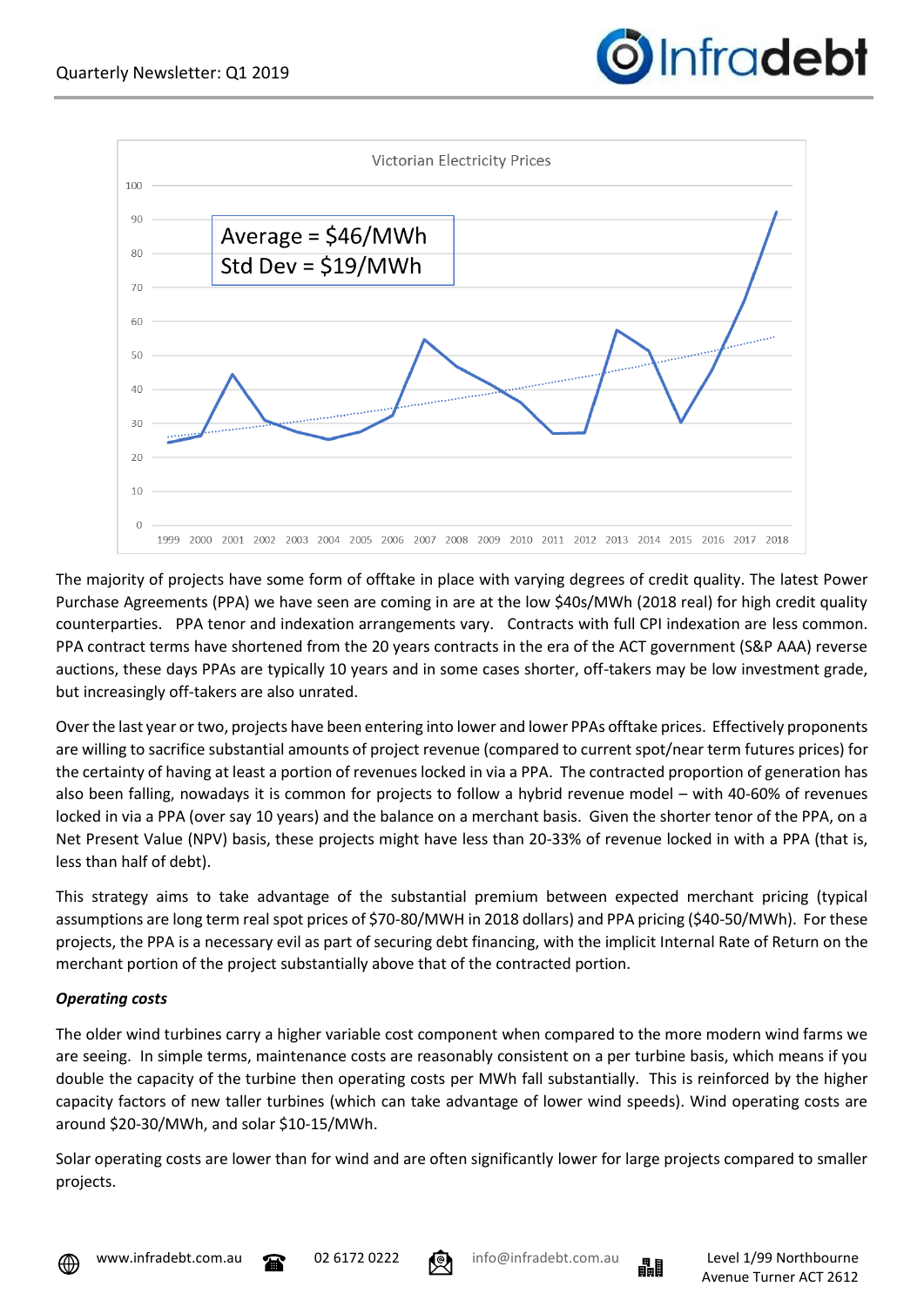

## **WACC/Valuation Multiples**

It is difficult to assess WACC/valuation multiples across renewables projects due to the multitude of different merchant price assumptions. An 8% WACC on the assumption that long-term merchant pricing is \$100/MWh, is not comparable with to a 6% WACC for a project that assumes \$60/MWh.

With this caveat – that assumptions vary massively – fully contracted projects are often on a 5%-6% WACC (reflecting high leverage and low equity returns) where projects with a substantial merchant component have WACCs more in the 7-10% range.

# **Project Operating Lives**

Most projects are assessed on assumed operating lives of 25-30 years. It is usually possible to get major component warranties for 20-25 years. For windfarms, which are more operationally complex than solar, major turbine manufacturers will provide fixed price Operations and Maintenance (O&M) contracts (including lifecycle replacement) running out 25 years. Some equity investors include re-powering assumptions (i.e. running the plant for an extra 5- 10 years beyond planned life). Debt investors normally assess projects (and require debt to be fully amortised) over an 18-20 year period.

The practicality of extending plant life is relatively untested (given that most projects are quite new). For wind, one challenge will be that by the time the plant gets to 25-30 years of age, the turbines are likely to have been superseded by new models – which may mean sourcing parts/O&M is expensive compared to new projects.

# *Concluding Remarks at Project Level*

When comparing renewable energy projects with other infrastructure projects, we would make three key points:

- 1. Merchant revenues are significantly more uncertain than for other infrastructure asset classes.
- 2. Technological cost deflation. Existing projects need to compete against new entrants often with lower construction/development costs. This is a deflationary headwind on project revenues and, hence, asset values.
- 3. For projects with a PPA counterparty credit risk is a key element of transactions which often doesn't exist for other infrastructure assets, where either key counterparties are governments (hopefully very low credit risk) or a diffuse set of users (eg ports, toll roads and, hence, individual counterparties don't usually have a material impact on returns)).

# **Equity versus Debt – Example of Stereotypical Wind Project**

The following section considers a typical wind farm project with a fully contracted 10 year PPA (30 year operating life) and financed with 60% senior debt and 40% equity. The chart below shows the attribution of operating cash flows. In this example, the long term merchant price is \$67/MWh real and the PPA price is \$45/MWh. The unlevered project IRR is approximately 7% p.a (pre tax).



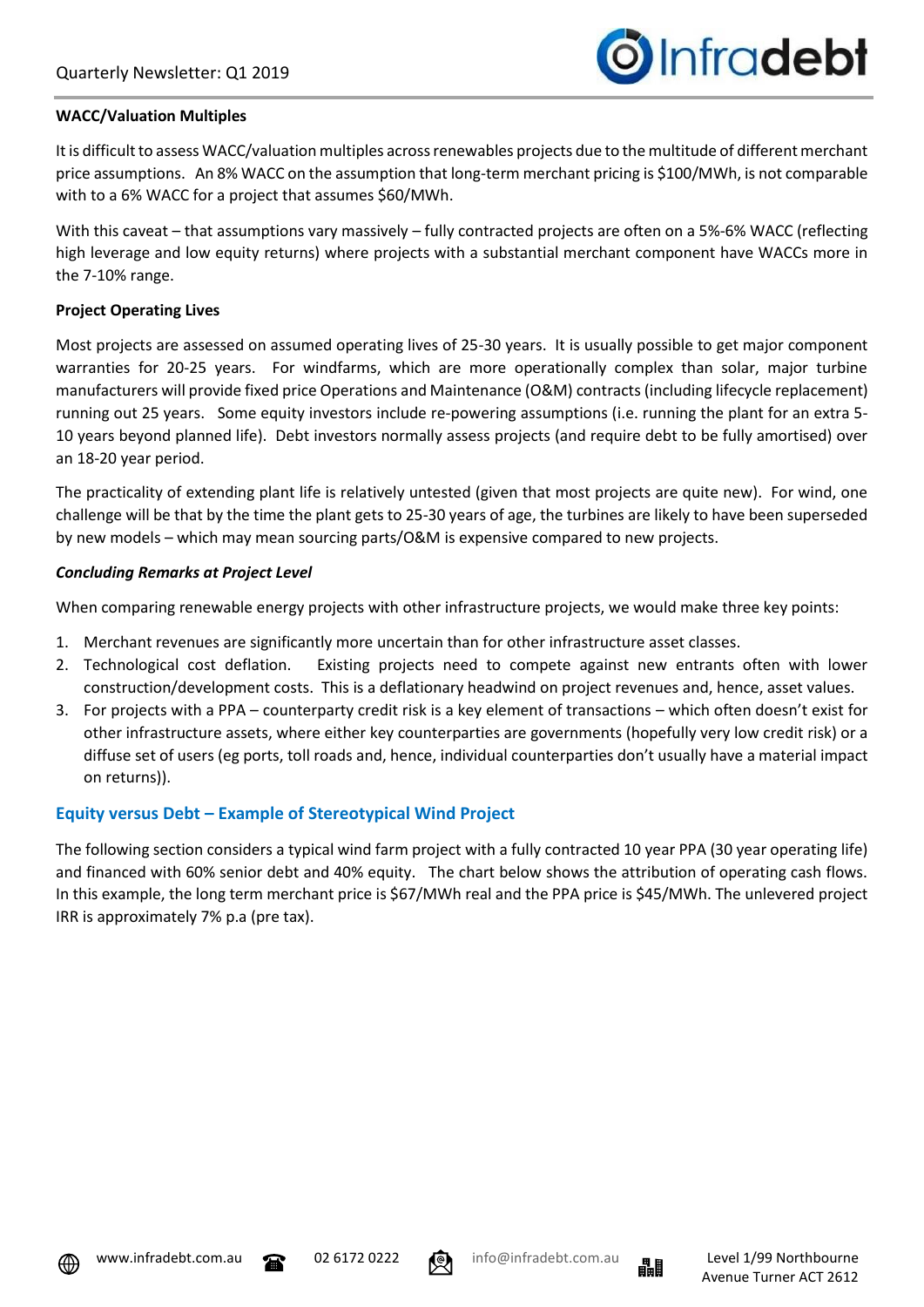



Using a 7% discount rate, the NPV of PPA versus merchant revenue is split 40%/60%. Investors have approximately 60% of the project exposed to merchant prices. That is, the NPV of the merchant portion of revenues is 1.5x the equity of the project.

#### **Equity Perspective**

A key feature of renewable energy projects – from an equity perspective – is that equity cash flows are quite backended. This reflects the fact that revenues are lower during the PPA period and PPA revenues are disproportionately used to paydown debt.



The back-ended nature of equity distributions has three key implications:

- equity valuations will be quite sensitive to level of interest rates. In our example project, the weighted average tenor of the equity cash flows is 23 years (or the 21<sup>st</sup> year of operations). A 1% increase in equity discount rates would result in a 14% fall in equity valuations.
- Equity returns are highly sensitive to assumptions about merchant revenues. For example, if merchant revenues were 10% lower than forecast, then the NPV of equity falls 18% (using an 8% discount rate).
- It is important to understand that lower expected merchant revenues can even substantially impact equity during the PPA period via the need to refinance the project's debt. Typical financing structures for renewable



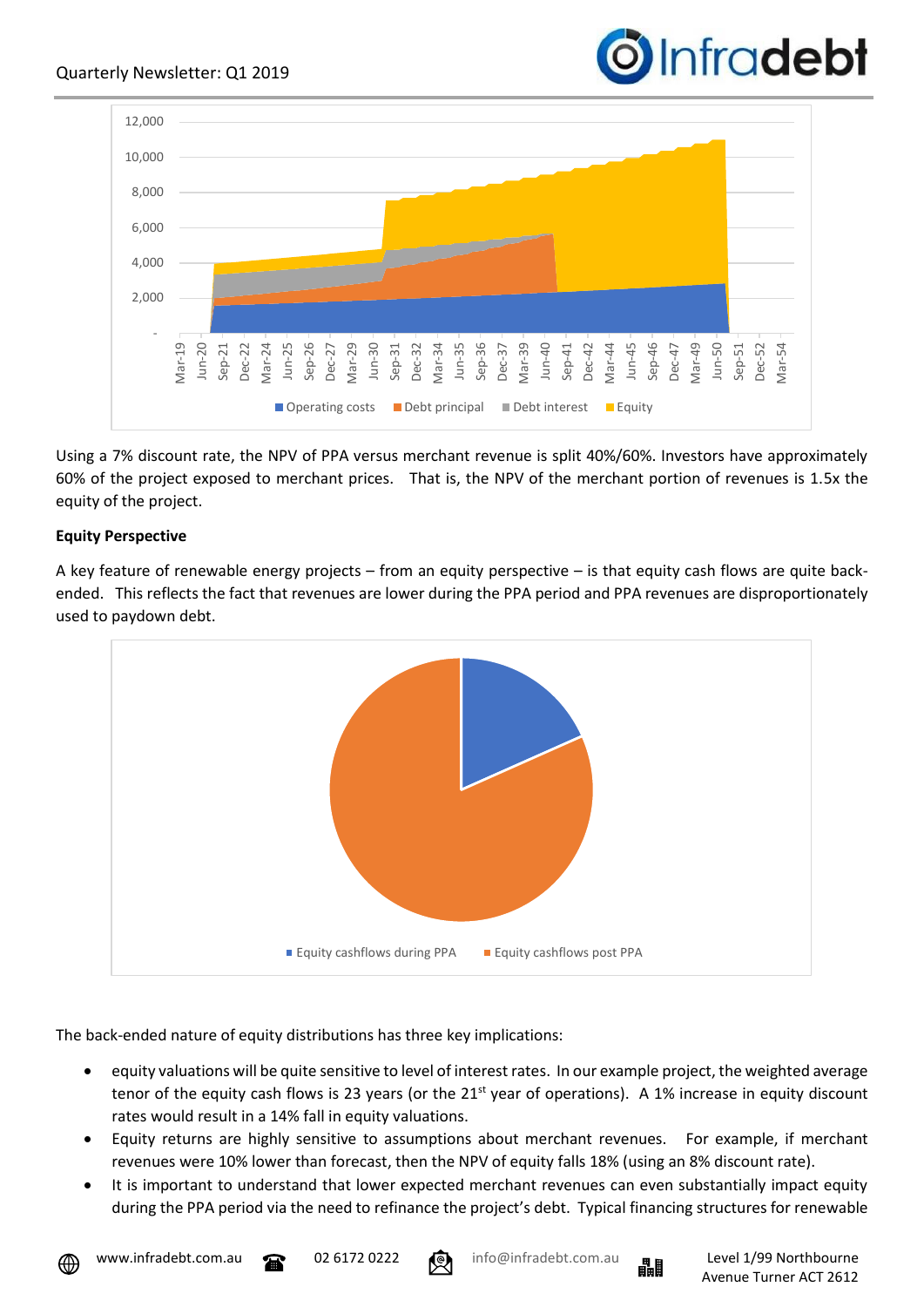

projects is the inclusion of a 20 year "mini-perm" with five yearly refinances. That is, debt is structured as a sequence of five year loans, each ending with a bullet maturity, over a 20 year amortisation profile. This amortisation profile is sized based on the project's expected revenues. Thus, if merchant revenue falls (or more importantly, is expected to fall) then the target amount of debt outstanding is reduced. This implies a lower debt size at the next refinancing point.

In our example project, if expected merchant revenues post year 10 fell by 20% (from \$67/MWh to \$53/MWh), this would result in an approximately 18% lower debt size at the first refinancing (assumed to be at the end of year 5) and a substantial equity injection (26% of the original equity amount). The equity IRR would fall from 8.7% to 6.3%. Clearly this is a downside scenario, the converse also applies, an increase in expected revenues would allow an increase in debt size and a substantial one-off super distribution to equity.



This means that even for a fully contracted project, equity returns can be quite sensitive to the long-term outlook for merchant prices, despite being contracted in the short term.

Another important issue from an equity perspective, is that returns are quite sensitive to generation outcomes. This is relevant at both a short time and long-term time scale – for example it is not uncommon to have windy or below average wind years where generation for a windfarm is 10% below (or 10% above) the long term average.

In particular:

- Short term basis. For contracted projects debt is usually sized at 1.25-1.35x DSCR during the PPA period. This means that debt service is sized at 74%-80% of forecast operating cash flow. This means a 10% shortfall in generation (which would result in a 10% fall in revenue) could result in a 40%-50% reduction in equity distributions (or payments could be completely cut off if debt covenants are triggered). Thus, year to year equity distributions are likely to be quite volatile.
- Long-term basis. Putting it politely, the history of forecasting the generation yield of windfarms is patchy. Many projects have ended up with long-term generation well below pre-construction forecasts – a Fitch study found that three quarters of wind Projects were operating below their P50 levels, and 43% were lower by more than 10%. A 10% permanent shortfall would reduce the value of equity by 20%.

#### **Debt Perspective**

As noted above, most renewable projects are financed using a mini-perm financing structure. That is, debt is sized on the basis of a notional amortisation profile (typically 18-20 years) with a refinancing every five or so years. This means the legal maturity of the debt at any point of time is five years or less. To mitigate interest rate risk, projects usually enter into interest rate swaps, usually matching the tenor of the PPA (and sometimes longer).







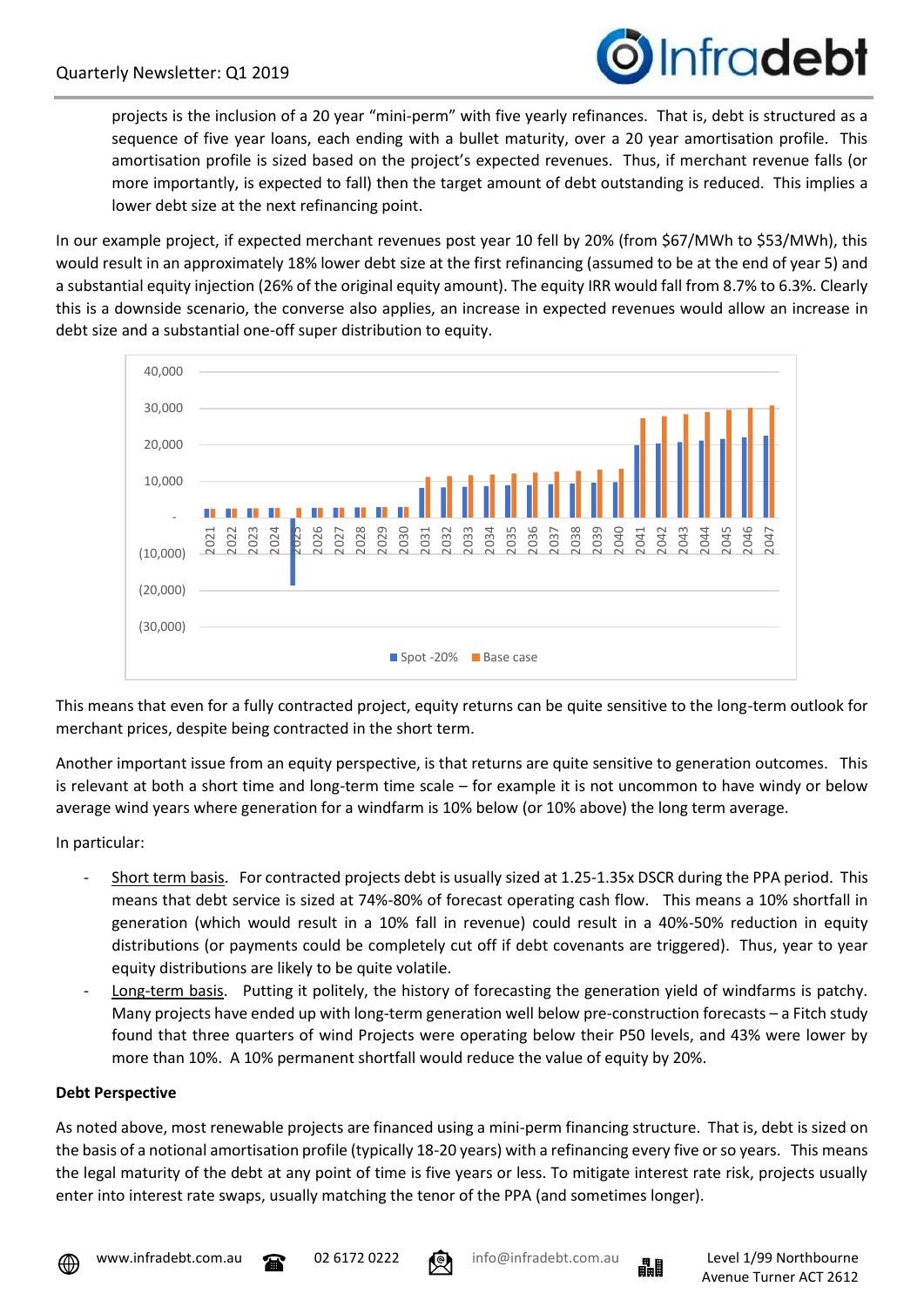

Typical debt structures for renewable projects:

- have low interest rate risk ie most commonly structured on a floating rate basis;
- have a much shorter life than equity. The maximum tenor of debt is typically 5-7 years, allowing debt investors get to reset credit margins and debt size every five years. This creates a refinancing risk for equity (and existing debt if the changes are big enough). This substantially reduces the valuation volatility of debt. For example, a 1% rise in credit margins (the equivalent of a 1% rise in equity discount rates – for a debt investor) would only result in a 4-5% fall in debt values (and that is a worst case, if it happened immediately following issuance).
- debt investors can be much more sanguine about generation outcomes. Given debt sizing parameters (target DSCRs of 1.35x during the PPA period and 2.0x on the operating period) normal year to year variation in generation can be relatively easily absorbed (it just reduces equity distributions). Similarly, these buffers can absorb reasonably significant long-term forecasting risk (provided there aren't other adverse events at the same time).



That all sounds great – but what are the key risks for debt investors?

Ultimately the key risks to debt are scenarios (including combinations of adverse events) that result in the value of the project falling below the value of debt. When this happens – equity is no longer available as a buffer – and the pain will fall on debt.

The key risks debt investors need to worry about are:

- Substantial construction delays/cost overruns (eg builder insolvency during construction). Most projects are financed with buffers to absorb a 3-6 month delay in construction. In these instances – equity returns will be affected, and debt interest may need to capitalise for a period – but it is unlikely that debt will suffer a permanent loss. More substantial delays/overruns – and in particular a mid-construction contractor insolvency – are likely to be more challenging. Perversely, fully contracted projects which have higher gearing are likely to have a higher risk to debt from construction issues (as higher gearing means a smaller equity buffer). Also, PPAs often have penalties if electricity isn't delivered by a certain date (resulting in a doubling up of losses).
- PPA counterparty insolvency. Insolvency by the PPA counterparty has the potential to have catastrophic impacts on project value. Critical to the impact is whether the PPA contract locks in prices above or below merchant pricing at the time of insolvency  $-$  i.e. is the PPA in the money or out of the money? The hit to project value comes in two forms. First, the extent to which current and prospective merchant revenues are







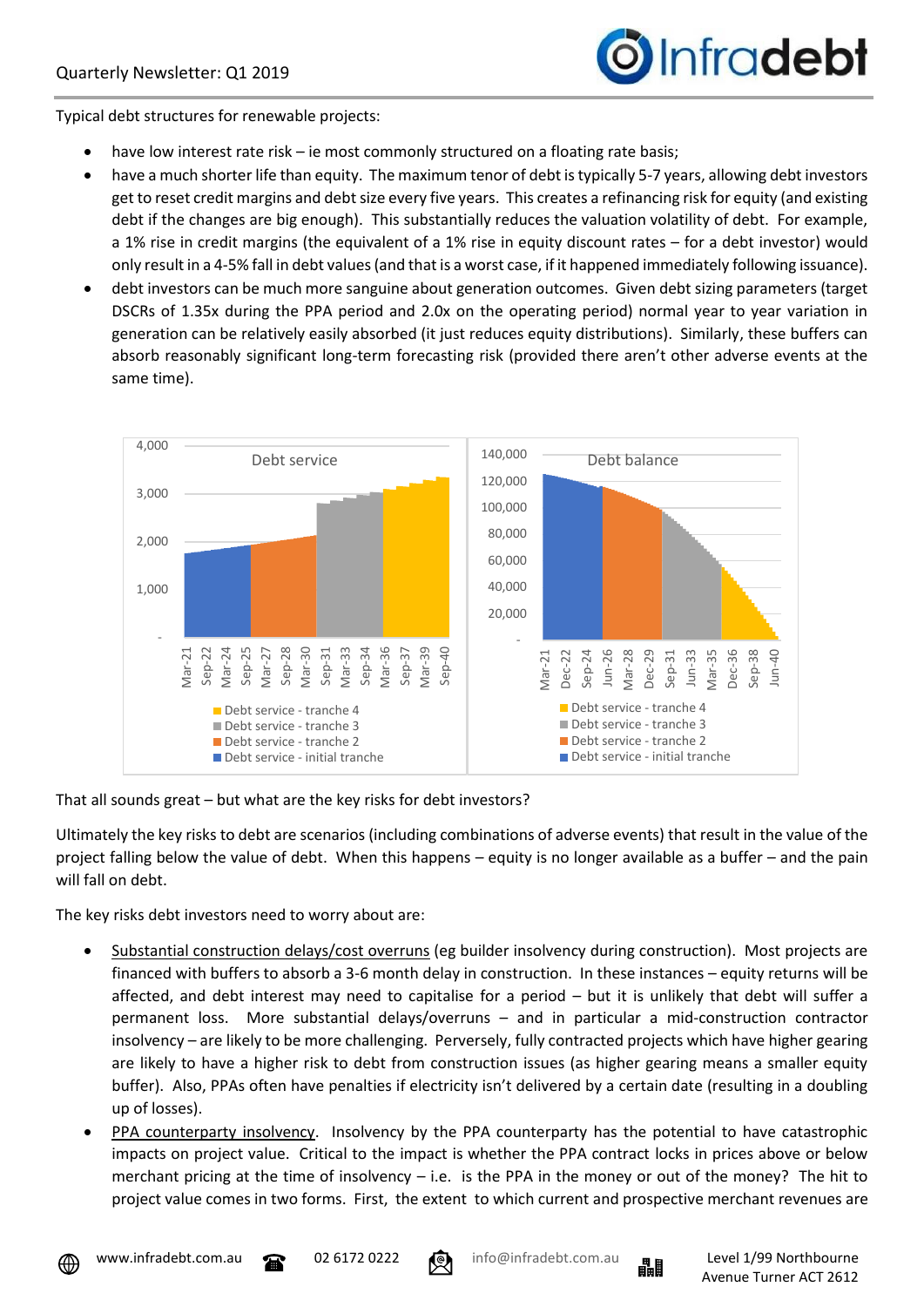

lower/higher relative to the PPA price at the time of insolvency. Second, the project will have less locked in revenue and, hence, even if the overall level of cash flows was unchanged, the amount of debt those now more volatile cash flows can support will have fallen considerably (ie DSCR sizing goes from 1.25-135x to 1.90x-2.0x).

• Substantial falls in the long-term merchant revenue assumptions. As outlined above, even with a 10 year PPA in place, a relatively substantial proportion of project NPV (around 60%) is exposed to merchant pricing. These merchant sizing assumptions drive the size of the debt outstanding at the end of the PPA. Given this is 10+ years in the future, a key risk for current renewable projects is technological progress driving a substantial fall in levelised costs, and these lower cost new entrants then competing down electricity prices. To illustrate this – current PPA prices are \$40-50/MWh (for a 10-15 year contract with a high quality offtaker), while merchant pricing assumptions are often \$60-80/MWh (real 2018) in years 10+ of a project. What would happen if future prices turned out to be consistent with current PPA pricing? In this scenario – ie a 40-50% shortfall compared to current merchant expectations – it is possible for the debt outstanding at the end of the PPA to exceed the value of the project (or at least be very close to it). In this scenario, it would be extremely difficult for existing debt to be refinanced and debt may suffer a loss (or forced conversion to equity) through the process.

Another way of looking at the above issues (in particular the last bullet point) is to compare debt and equity returns under consistent merchant price assumptions. Under the base case, in this example, debt is expected to return circa 5% and equity around 9%. In low price scenarios, say \$30-50/MWh debt returns would actually exceed those for equity. To get double the debt return and earn a 10% equity IRR, requires a merchant energy price around \$70- 80/MWh (2018 real). Large energy users are currently locking in energy at a \$40-50/MWh price. Time will tell who is correct!



## **Conclusions**

Hopefully this analysis of a renewable energy project through two different lenses has been useful. The key conclusions to be drawn from this analysis are:

- Debt and equity even in the same project are very different. For renewables, equity is long-duration and back-ended, while debt is short duration with a fixed return.
- Which risks matter depends on your perspective. From an equity perspective, there are many factors that can have a meaningful positive or negative impact on returns. For debt, many smaller risks are easily absorbed by the buffer of equity (and that's why returns are much lower).



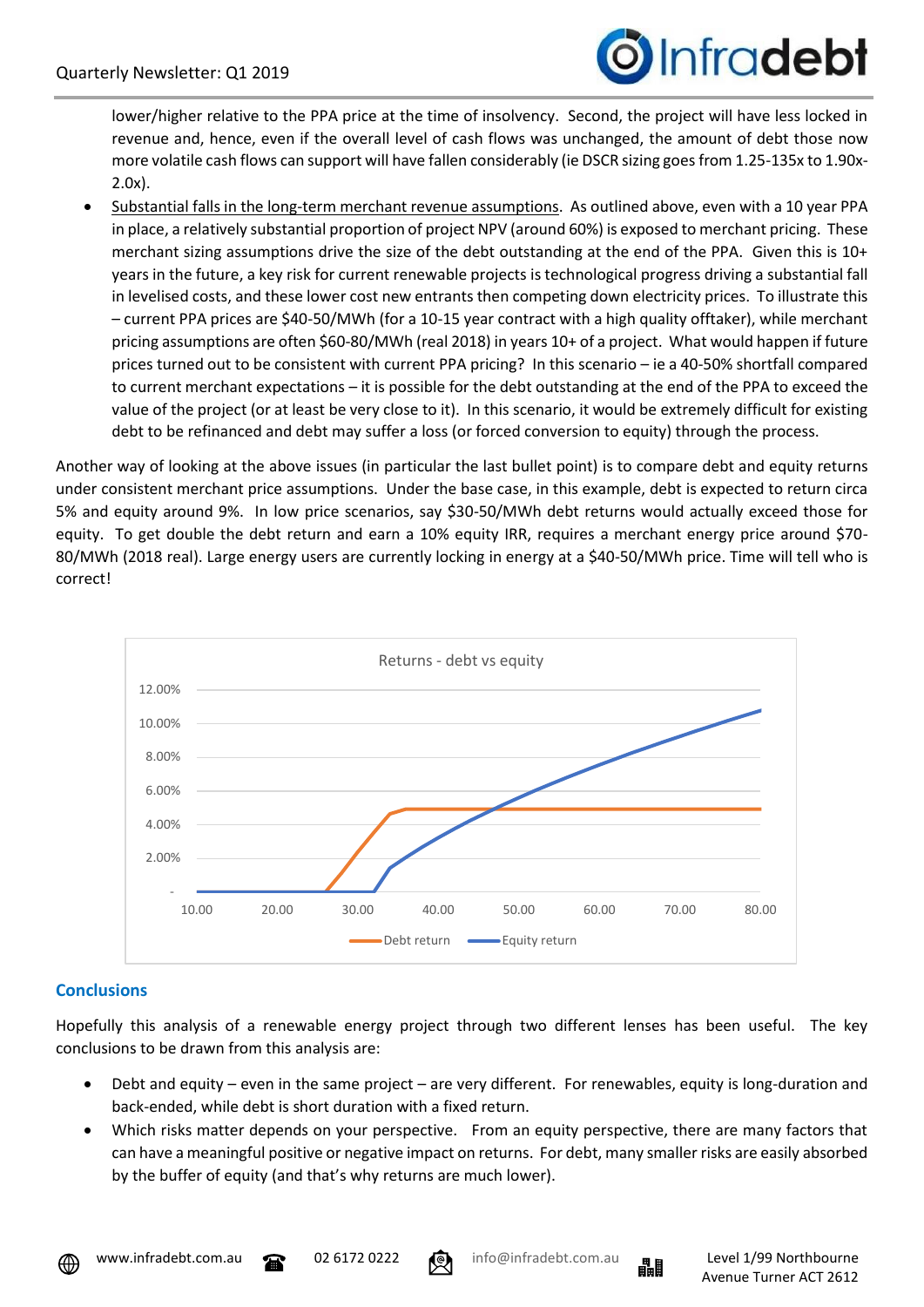

• For both equity and debt – long-term outlook for merchant pricing can be a critical driver of returns. This is an issue on which there are more opinions than market participants – but given its importance, no investor in renewables can afford to be without their own opinion.

# Airports – the Changing Composition of Australia's International Passenger Mix

International passenger growth is a key driver of profits for Australian airports. This article outlines the substantial changes in the composition of international passenger travel through Australia's major airports.

International passengers are more profitable and, hence, more important for airports. In particular, international passenger landing charges are typically substantially higher than those for domestic passengers. For example, at Sydney airport international passengers are only 38% of total passenger movements but 70% of aeronautical revenues. On top of this, international passengers also spend significantly more while at the airport – providing a substantial proportion of the retail portion of an airport's revenue streams.

Over the last decade, the greatest contributor to international passenger growth in Australia has come from China. Since Deng's reforms in 1979, Australia has ridden the coat tails of the Chinese boom. While sales of coal and iron ore are probably what people think of first, there has also been a significant surge on international travel built on an emerging middle class in China. This has seen China/Hong Kong passenger numbers surge from 2.6 million to 6.4 million over the past decade. This growth is all the more extraordinary when you think that the baseline passenger numbers were dominated by Hong Kong and that airport's role as part of the "Kangaroo" route to Europe.

There are signs that the break neck economic growth in China is slowing, there are also rising geopolitical tensions as China asserts its increasing sway on the global stage. For example, in 2019 we have seen the Chinese Government implement import restrictions on Australian coal as well as turning back an Air New Zealand flight to Shanghai.

We are not geopolitical experts at Infradebt, however we can see that China's rise is unsettling the existing world order. Australia's tourism and overseas education sectors – both of which are big drivers of airline travel between Australia and China – could be caught in the cross fire of broader geopolitical tensions.

Across all Australian airports, New Zealand continues to be the highest international country pair but will soon be overtaken by China in the coming years growth remains on trend. China currently is the second largest source and destination of international passengers and is the main driver behind Australia's international passenger growth numbers. Other major contributors are Singapore and the UAE which act has hubs for passengers travelling from Europe and the broader Asian/Indian region.

| Rank | Country     | 2018       | 2008       | 10Y Growth % | 2018 % total |
|------|-------------|------------|------------|--------------|--------------|
| 1    | New Zealand | 7,159,633  | 5,133,323  | 39%          | 17%          |
| 2    | China/HK    | 6,395,767  | 2,632,952  | 143%         | 15%          |
| 3    | Singapore   | 5,626,014  | 4,095,673  | 37%          | 14%          |
| 4    | <b>UAE</b>  | 3,778,420  | 1,267,385  | 198%         | 9%           |
| 5    | <b>USA</b>  | 3,233,473  | 1,685,284  | 92%          | 8%           |
| 6    | Indonesia   | 3,149,349  | 824,499    | 282%         | 8%           |
| 7    | Malaysia    | 2,286,119  | 1,145,128  | 100%         | 5%           |
| 8    | Thailand    | 1,595,441  | 1,364,246  | 17%          | 4%           |
| 9    | Japan       | 1,469,247  | 1,253,627  | 17%          | 4%           |
| 10   | Other       | 6,877,436  | 4,069,913  | 69%          | 17%          |
|      | Total       | 41,570,899 | 23,472,030 | 77%          | 100%         |







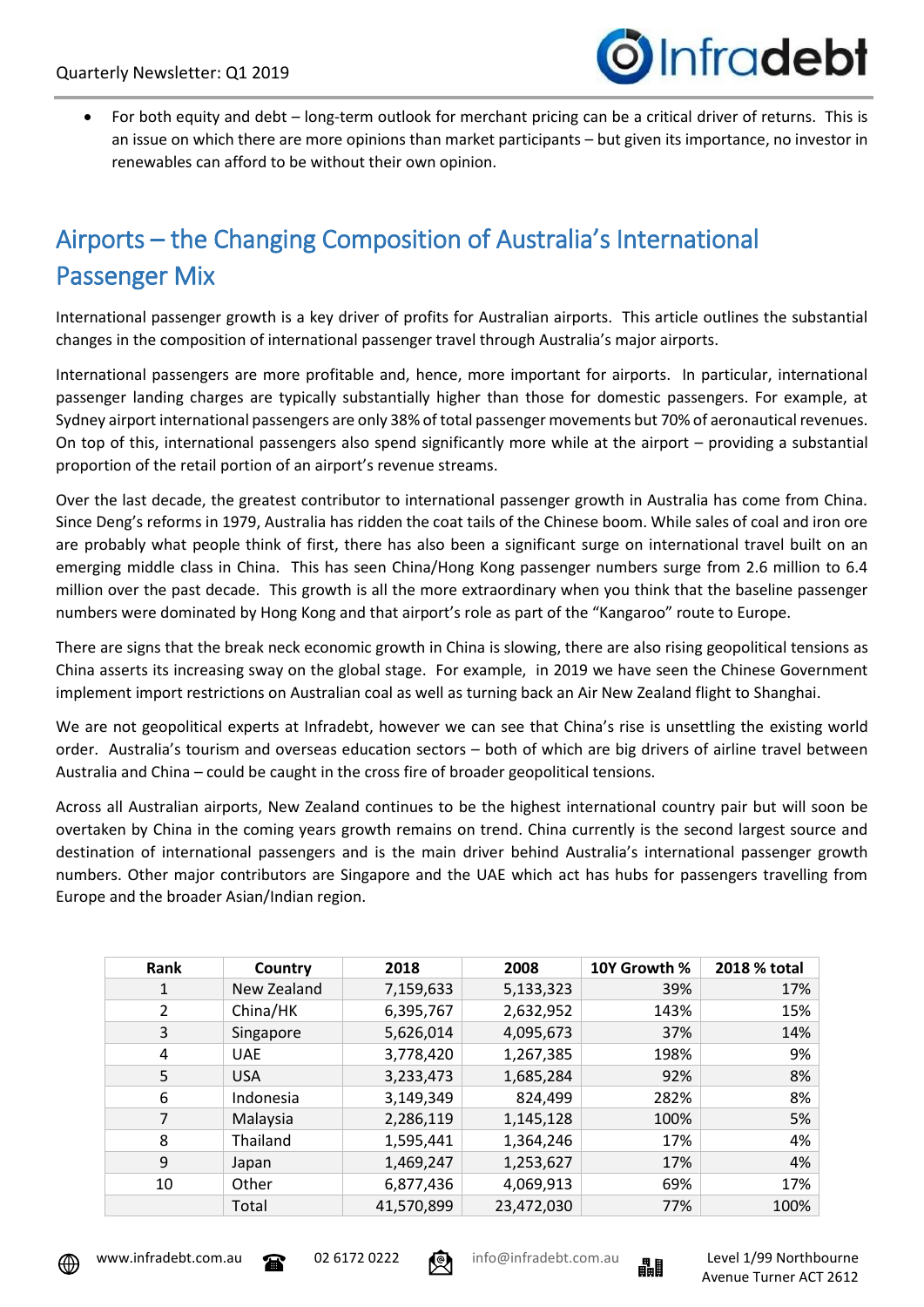

How disruptive would it be for Australian airports if Chinese passenger numbers were to fall sharply due to some geopolitical manoeuvring or perhaps due to a sharp slowdown in growth or Yuan devaluation?

One of the great things about airports – from an investor's perspective – is that history is littered with crises and catastrophes of all sorts. These can be used to understand the potential aggregate impact of an event as well as to provide a sense of how quickly it may take to recover to the underlying trend.

In this context, the SARs epidemic (2002/2003) provides a useful comparator. As can be seen in the chart below, this saw very substantial falls on individual routes (blue bars) – but as you can see (orange bars) the impact of aggregate passenger numbers was pretty modest and recovered quickly.



A further mitigant is the changing nature of international passengers from China to Australia. Overtime we expect that visiting family, friends and relatives (VFFR in industry parlance) will become an increasing share of international travel between the two countries. VFFR travellers are less price sensitive and less volatile than tourist travel. Many Chinese immigrants return to China every year for the Lunar New Year, where an estimated 3 billion people journey to their home towns.

Overall, while the share of passengers to/from China has grown substantially (to 15%), it is still relatively modest and so even a substantial shock to these passengers would be more likely to result in a slowing/flat-lining of aggregate passenger growth rather than anything more substantial. Of greater importance to airport investors is probably the potential for sharply higher interest rates (which doesn't seem to be a problem in the short-term given the massive rally in bond yields over the past few months) given their high valuation multiples.

# MLFs – an underappreciated risk to renewables projects

Marginal loss factors (MLF) are an often overlooked element of the regulation of the National Electricity Market (NEM). The Australian Energy Market Operator (AEMO) has just released its draft MLFs for 2019-20. These results provide a sharp reminder of the risks posed by MLFs to generation projects.

What is a MLF? A MLF is a measure of the marginal transmission losses for a generator (or load) on the NEM. It reflects the physics inherent in our electricity network – that energy suffers losses due to resistance, relative to the distance travelled between the generator and end user (and the capacity of that part of the transmission network). MLFs are a multiplier that decreases (or increases) the revenue for generators to account for transmission losses between the







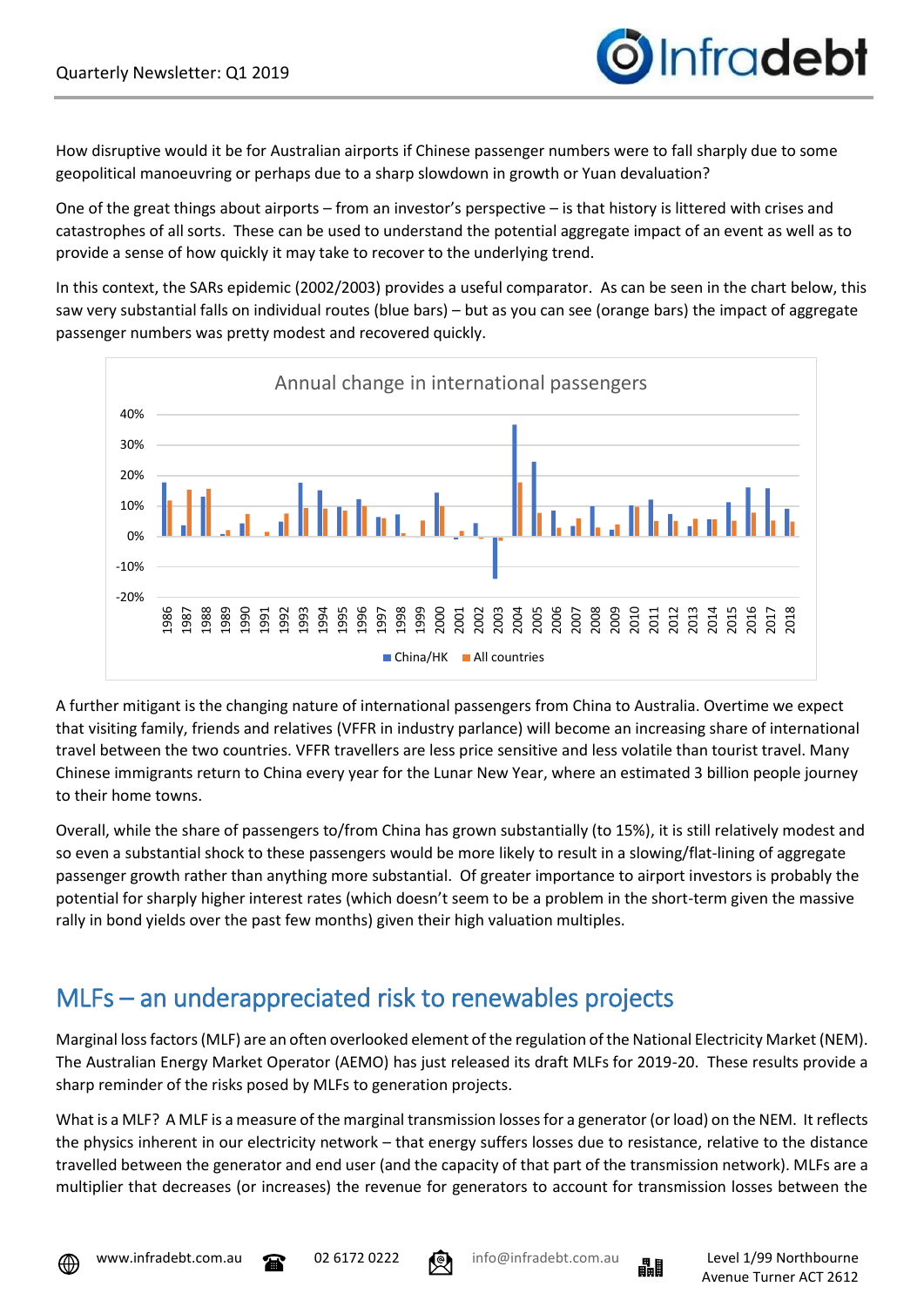

generator and the regional reference node (the notional load centre point of each State). Formulaically, from a revenue perspective, the impact of MLFs can be seen as follows:

Revenue = MLF x RRP x Output

Where

MLF = marginal loss factor

RRP = regional reference price

Output = output in MWh measured at the plant gate (ie before transmission losses).

MLFs scale up (or down) generation at the farm gate. Historically, they have typically been between 0.95 and 1.05. That is, a generator with a MLF of 0.98 would get 98% of the state pool price per MWh for each MWh generated.

AEMO calculates MLFs for each generator on a financial year basis. MLFs are estimated based on the pattern of generation and demand for the last year. This accounts for when a generator generates as well as its location relative to demand. Generators that are distant from load centres (at the time they generate) and/or transmit over weak or congested parts of the transmission network will have poor MLFs (ie an MLF less than one). By contrast, generators that are close to large demand centres (that are using power at the time they generate) will have good MLFs (ie MLFs greater than one).

Exactly the same process is applied to load centres, and electricity users have their demand for electricity scaled up or down by the MLF for their local substation. This provides a fair basis by which transmission costs are allocated between generators and users of electricity.

While this is fair, there are some dynamics of MLFs that are particularly important to renewable generators that mightn't feel particularly fair at the moment. In particular, MLFs can change rapidly as new generation is built in a particular location. Let's consider an example of a new solar farm being built in the west of NSW (although this dynamic is broadly applicable elsewhere). This generator will initially have a very attractive MLF – often above  $1 - as$ it is effectively supplying the local demand (and therefore saving the transmission costs of power that would otherwise be transmitted from large baseload generators – which are mainly on the east coast).

However, as more generators are built in the same area, that part of the network will move to be a net exporter of power (as generation exceeds local usage) and, hence, generation effectively then needs to be transmitted to large load centres to the east (eg Sydney). This is a long transmission distance involving high losses (as transmission losses are largely a function of distance (and voltage)) and, hence, the MLF will fall sharply.

This MLF applies to all generators in the area, so the first generator is "penalised" by a fall in MLF that affects all generators in the region. That is, the first mover is penalised by the crowding caused by late arrivals.

An example of this is the Broken Hill Solar Farm. It has seen its MLF go from well above 1 in 2016-17 and 2017-18, before falling to 0.98 in 2018-19 and an estimated 0.73 for 2019-20. These are incredible swings – a 40% decline from peak to the current estimate. This means at a constant pool price – output from Broken Hill Solar farm has fallen in value by more than 40% (and 25% over the past year).





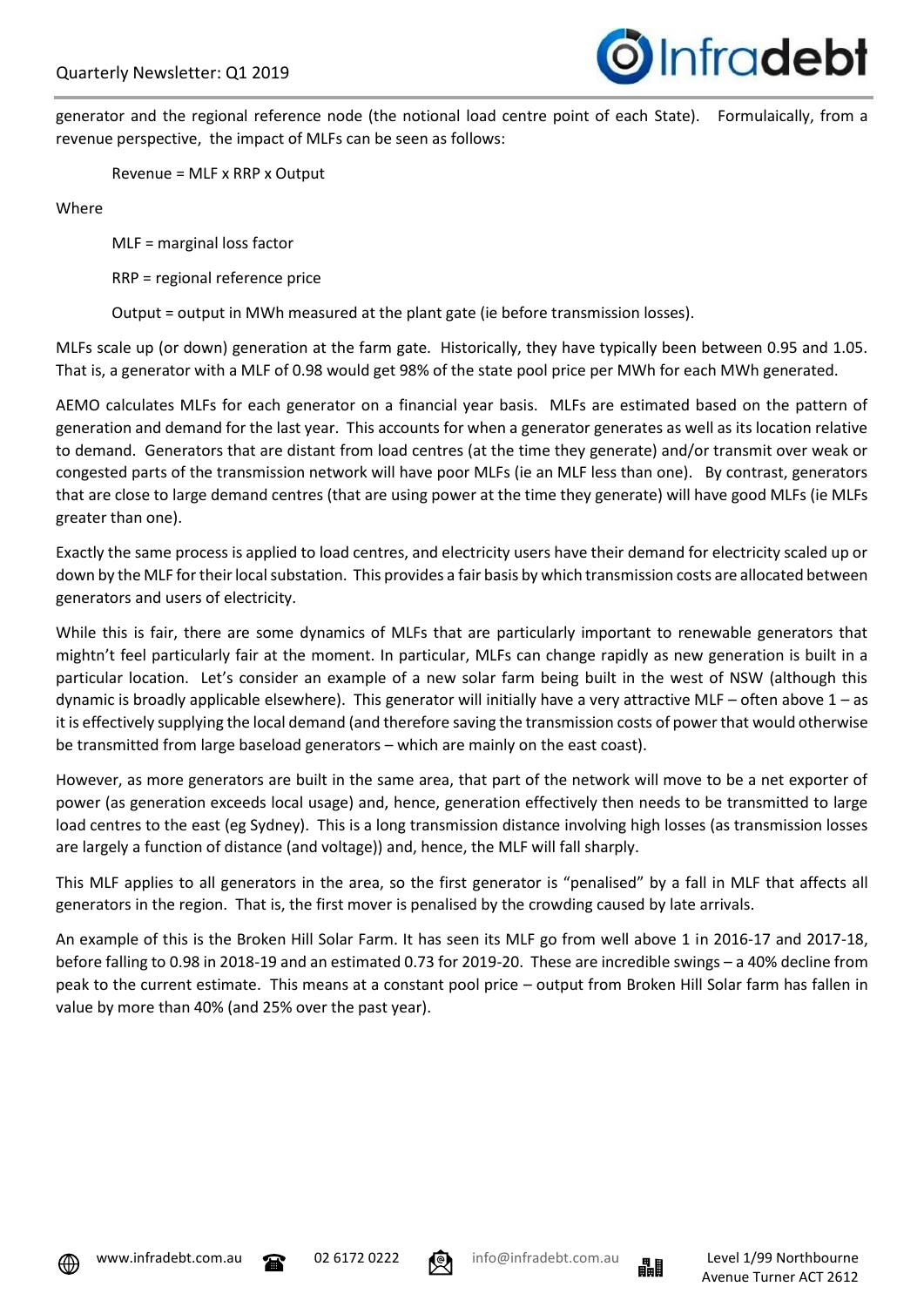



The decline in MLFs has been driven by the surge in new generation in the same part of the network. The largest driver of MLF falls for Broken Hill Solar Farm is probably the Silverton Wind Farm (MLF 0.7990) which has also been developed by AGL/PARF (so a significant portion of the MLF is probably self-inflicted and, presumably was factored into their investment case).

Importantly, in most cases, even a fully contracted project is hit by the impact of MLF changes (there are some legacy PPAs where the MLF impact is borne by the offtaker). Most power purchasing agreements are drafted as contracts for difference, where the offtake counterparty pays the difference between a fixed price and the regional reference price (or pool price) and the project is assumed to earn the regional reference price in the spot market for its own generation. For these contracts, MLF risk sits with the project, that is a lower MLF will feed directly through into lower revenue.

The MLF changes in the latest draft decisions from AEMO are particularly violent. The table below summarises the key results – from the perspective of renewable generators.

| <b>Solar</b> |                       | <b>NSW</b> | <b>VIC</b> | <b>QLD</b> | <b>SA</b> |
|--------------|-----------------------|------------|------------|------------|-----------|
|              | Average Change in MLF | $-6.88%$   | $-12.93%$  | $-2.64%$   | 0.30%     |
|              | Largest Fall          | $-25.90%$  | $-17.38%$  | $-6.45%$   | $-0.11%$  |
|              | Largest Rise          | 0.15%      | $-7.42%$   | 0.09%      | 1.13%     |
|              | Average MLF           | 0.9905     | 0.9007     | 1.0023     | 1.0086    |
|              | Lowest MLF            | 0.7254     | 0.7826     | 0.824      | 0.9689    |
|              | Observations          | 11         | 4          | 18         | 3         |
|              |                       |            |            |            |           |
| Wind         |                       | <b>NSW</b> | <b>VIC</b> | <b>QLD</b> | <b>SA</b> |
|              | Average Change in MLF | $-3.82\%$  | $-3.71%$   | $-1.65\%$  | 0.67%     |
|              | Largest Fall          | $-20.59%$  | $-13.12%$  | $-1.89%$   | $-1.80%$  |
|              | Largest Rise          | 3.51%      | 0.67%      | $-1.41%$   | 6.14%     |
|              |                       |            |            |            |           |
|              | Average MLF           | 1.0163     | 0.9948     | 0.9778     | 1.0065    |
|              | Lowest MLF            | 0.799      | 0.8611     | 0.9381     | 0.813     |

#### In summary:

Solar has experienced larger falls in MLF than wind;